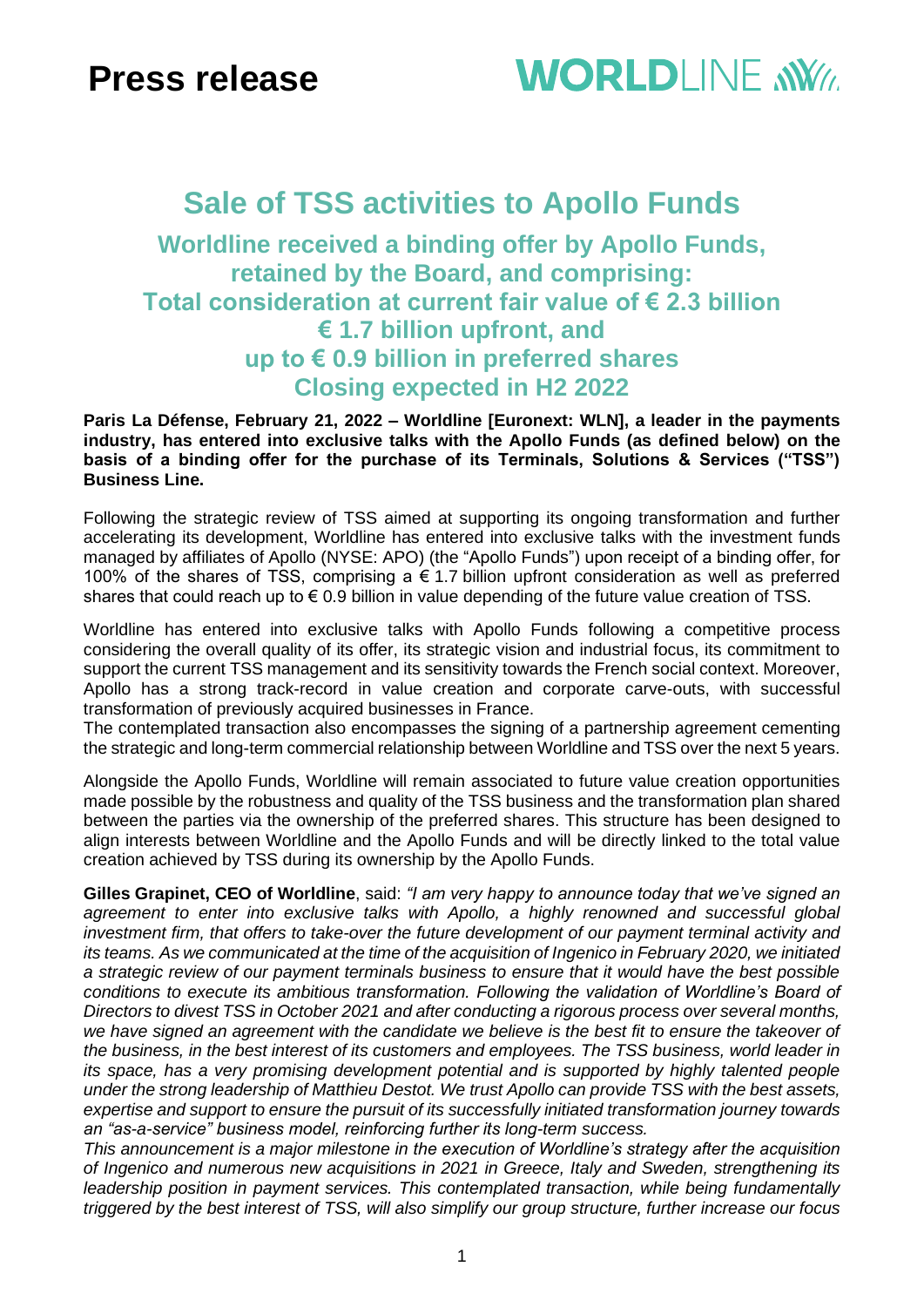*on our core activities and massively deleverage our balance sheet allowing the acceleration of our next strategic developments towards establishing Worldline as a truly global Paytech leader."*

**Michele Raba, Apollo Partner**, said: *"TSS is the leading hardware player in the payments infrastructure ecosystem with a strong Ingenico brand and leading market shares across all regions of operations. We are excited about partnering with TSS's management team to continue growing TSS in hardware, software, and services areas where there is already strong momentum. We look forward to supporting TSS in its next phase of business transformation and becoming the ecosystem enabler in the new world of payments acceptance globally. Worldline will remain a key customer for TSS and an important partner in this strategic journey."*

**Matthieu Destot, head of TSS global business line**, said: *"We, as the TSS management team and all the TSS talents across the world, are thrilled by this announcement which is opening an exciting new era for our Terminals, Solutions and Services activities as an independent company under the Ingenico brand.* 

*This operation marks a key milestone to accelerate the current dynamic in our already well engaged business transformation journey. From a predominantly hardware and associated services business to becoming the ecosystem enabler in the new world of payments acceptance, with a greater mix of software and cloud-based services, leveraging our latest range of Android OS-based platform (AxiumTM), our Terminal as a Service (TaaS) offering and our Payments Platform as a Service (PPaaSTM) platform.*

*Apollo's track record in investing in the business transformation of such a fast growing technology company, our worldwide leading position with an undisputed installed base of points of payments acceptance to transform and now, the new investments capabilities to capture the omni channel commerce services based on our promising POS payments orchestration platform, will allow us to create even more value to our Banks, Acquirers, ISVs, Value-Added Service Providers and Fintech customers and partners, for our new shareholder, Apollo, and for our talented teams."*

Based on the current valuation of the preferred shares, the total consideration amounts to  $\epsilon$  2.3 billion at the time of the transaction announcement. The fair value of the preferred shares, estimated using a Black and Scholes model, will be accounted for € 0.6 billion on Worldline's balance sheet, as discussed with Worldline's auditors as part of the preparation of the 2021 financial statements. The fair value of the preferred shares upon completion is expected to correspond to the c.80% achievement level of TSS business plan and would reach its full value of € 0.9 billion if c.90% of TSS business plan is delivered, assuming limited valuation multiple re-rating at exit. The main impact of the disposal on Worldline's discontinued part of its financial statements will consist in a conservative non-cash technical impairment of c.€900m compared to TSS book value defined at Ingenico closing, pre-Covid components shortage crisis.

This transaction is subject to the signing of a final and definitive agreement between the parties and will be carried-out in the framework of the relevant social processes and ongoing dialogue with the employee representatives' bodies. The completion of the transaction is also subject to the approval of relevant regulatory authorities and is expected to close in the second half of 2022.

Latham & Watkins is serving as legal counsel to Worldline. UBS Investment Bank and BNP Paribas are acting as lead financial advisors to Worldline.

Paul, Weiss, Rifkind, Wharton & Garrison LLP and the French offices of Cleary, Gottlieb, Steen & Hamilton LLP are serving as legal counsel to the Apollo Funds. HSBC is acting as lead financial advisor, and Barclays and Societe Generale as financial advisors to the Apollo Funds.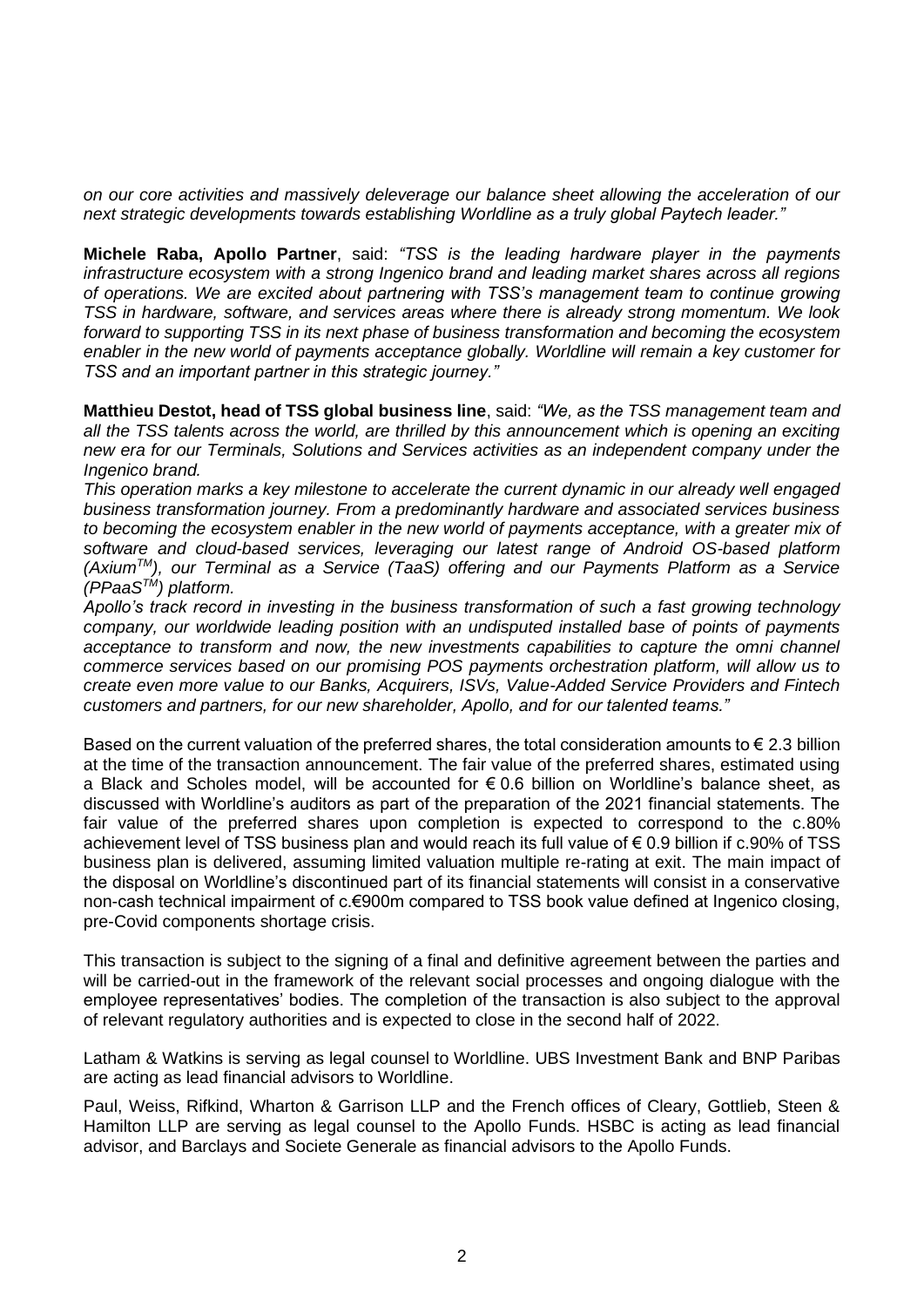#### **Forthcoming events**

- February 22, 2022 FY 2021 results
- April 27, 2022 Q1 2022 revenue
- July 27, 2022 H1 2022 results
- October 25, 2022 Q3 2022 revenue

#### **Worldline Contacts**

### **Investor Relations**

Laurent Marie +33 7 84 50 18 90 [laurent.marie@worldline.com](mailto:laurent.marie@worldline.com)

Benoit d'Amécourt +33 6 75 51 41 47 [benoit.damecourt@worldline.com](mailto:benoit.damecourt@worldline.com)

#### **Communication**

Sandrine van der Ghinst +32 499 585 380 [sandrine.vanderghinst@worldline.com](mailto:sandrine.vanderghinst@worldline.com)

Hélène Carlander +33 7 72 25 96 04 [helene.carlander@worldline.com](mailto:helene.carlander@worldline.com)

#### **Apollo Contacts**

#### **Investors**

Noah Gunn, Global Head of Investor Relations (212) 822-0540 [IR@apollo.com](mailto:IR@apollo.com)

#### **Media**

Joanna Rose Global Head of Corporate Communications (212) 822-0491 Communications@apollo.com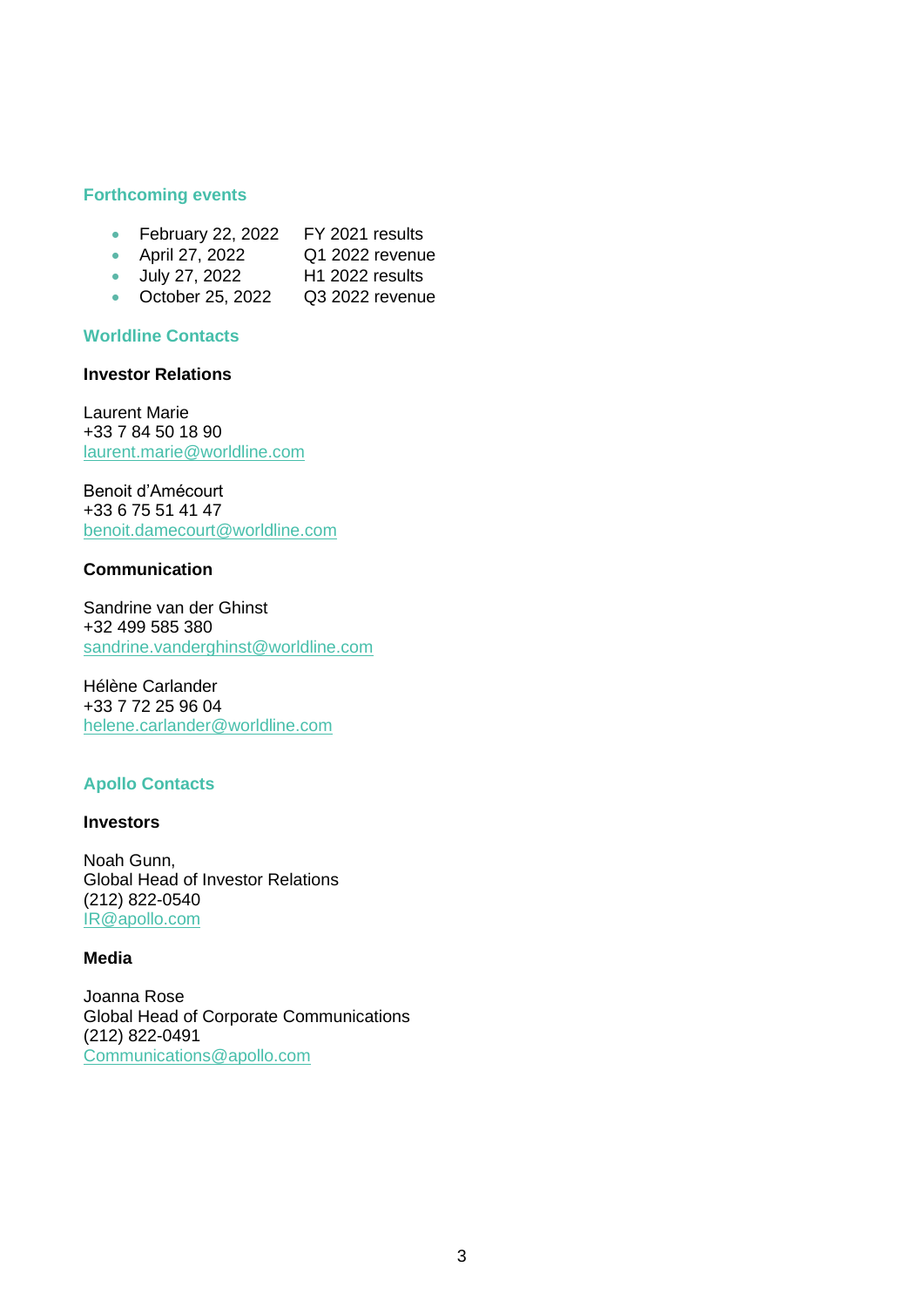#### **ABOUT WORLDLINE**

Worldline [Euronext: WLN] is the European leader in the payments and transactional services industry and #4 player worldwide. With its global reach and its commitment to innovation, Worldline is the technology partner of choice for merchants, banks and third-party acquirers as well as public transport operators, government agencies and industrial companies in all sectors. Powered by over 20,000 employees in more than 50 countries, Worldline provides its clients with sustainable, trusted and secure solutions across the payment value chain, fostering their business growth wherever they are. Services offered by Worldline in the areas of Merchant Services; Terminals, Solutions & Services; Financial Services and Mobility & e-Transactional Services include domestic and cross-border commercial acquiring, both in-store and online, highly secure payment transaction processing, a broad portfolio of payment terminals as well as e-ticketing and digital services in the industrial environment. In 2020 Worldline generated a proforma revenue of 4.8 billion euros. worldline.com

Worldline's corporate purpose ("raison d'être") is to design and operate leading digital payment and transactional solutions that enable sustainable economic growth and reinforce trust and security in our societies. Worldline makes them environmentally friendly, widely accessible, and supports social transformation.



#### **ABOUT APOLLO**

Apollo is a global, high-growth alternative asset manager. In the asset management business, Apollo seeks to provide its clients excess return at every point along the risk-reward spectrum from investment grade to private equity with a focus on three business strategies: yield, hybrid, and equity. For more than three decades, Apollo's investing expertise across its fully integrated platform has served the financial return needs of its clients and provided businesses with innovative capital solutions for growth. Through Athene, Apollo's retirement services business, it specializes in helping clients achieve financial security by providing a suite of retirement savings products and acting as a solutions provider to institutions. Apollo's patient, creative, and knowledgeable approach to investing aligns its clients, businesses it invests in, its employees, and the communities it impacts, to expand opportunity and achieve positive outcomes. As of December 31, 2021, Apollo had approximately \$498 billion of assets under management. To learn more, please visit www.apollo.com.